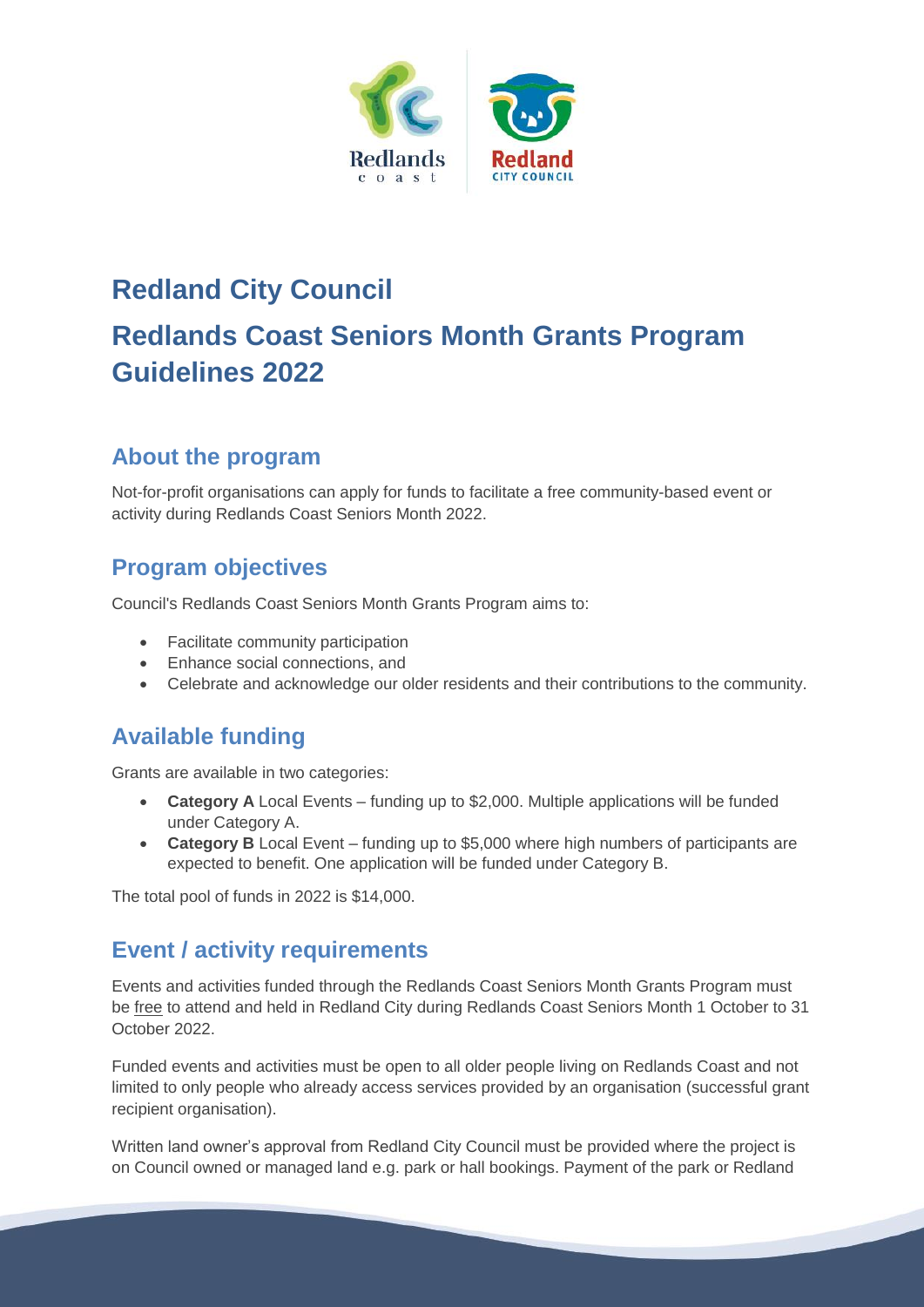City Council facility bookings can be expended from grants funds provided by Redland City Council to the grant recipients.

### **Is your organisation eligible?**

Eligible organisations are not-for-profit and incorporated entities or registered by an Act of Parliament.

Organisations must have an active ABN or complete a Statement by Supplier form.

If sourcing an auspice organisation, ensure the auspice agrees to accept legal and financial responsibility for the grant.

Organisations must be based in Redland City.

Commercial companies and school parents & citizens associations are ineligible to apply.

# **Timing & important dates**

Applications are open from Wednesday 11 May until midnight Wednesday 8 June 2022.

Successful grant recipients will be notified of application outcome no later than 14 days after applications close.

Funding agreements to be emailed to successful applicants within 7 days of the notification of a successful application.

Distribution of funds will be made within 7 to 14 days after receipt of signed funding agreement and a properly made invoice.

Acquittal must be submitted by Wednesday 30 November 2022.

# **How does an applicant apply?**

Read the grants information and terms and conditions at [www.redland.qld.gov.au/seniors.](http://www.redland.qld.gov.au/seniors)

Submit an application online at <https://redland.smartygrants.com.au/RedlandsCoastSeniorsMonth22>

# **How often can an applicant apply?**

An eligible applicant can submit one application per category (must be different projects). An organisation will only be eligible for one grant.

Where an applicant applies for consecutive rounds, the previous successful application must be acquitted.

An auspicing organisation is permitted to auspice multiple organisations in any one funding round, provided it does not have an outstanding acquittal from an application in a previous funding round.



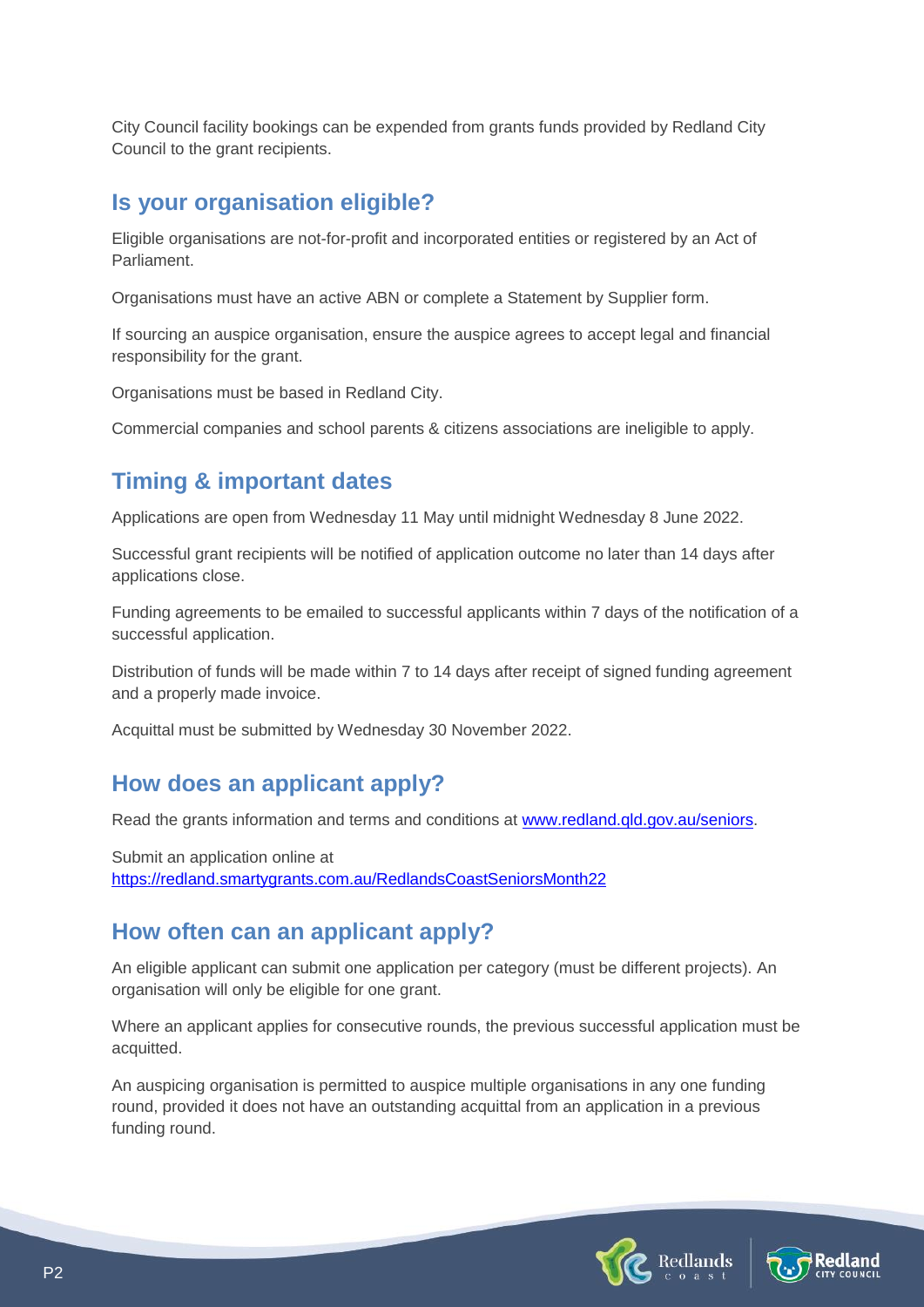### **What will NOT be funded**

The Redlands Coast Seniors Month Grants Program supports events and activities that provide free things for older people to do, as well as provide support to build capacity for organisations on Redlands Coast. Activities that are considered to be outside of the scope of the program or are the responsibility of the applicant or their identified partners will be deemed ineligible.

The following activities are ineligible for funding under this program:

- Event/activity that has a cost to attend;
- Event/activity for fundraising purposes where proceeds will be provided to a third party;
- Event/activity of a political nature or those which incorporate political activities;
- Event/activity operated for commercial purposes;
- Day-to-day operational costs for an organisation, including staff wages, rent and insurances (unless there is evidence it is an additional expense incurred by the funded project);
- Event/activity which begin before grants are awarded (no grants will be awarded retrospectively);
- Payment of debts to any entity including Council:
- Event/activity costs already supported through other levels of government;
- Identical event/activity that has been funded under any other Council programs including: operational funds; Community Grants and Sponsorship Program; the Regional Arts Development Fund; and Mayor and Councillors Community Benefit Fund;
- Project costs incurred outside the funding period;
- Purchase of alcohol, prize money or prizes including gift cards; and
- Donations.

#### **How is an application assessed?**

Both the applicant and the project must be eligible for funding for the application to be considered. Only information contained in an application will be assessed.

The project will be assessed and weighted on the quality of the information and how well it meets the assessment criteria identified below:

#### **Capacity building**

- How funding for this event or activity will assist with building capacity for the organisation; and
- Partnership/s with other organisation/s to deliver the event and/or to promote the activity to the community, are evident.

#### **Value for money**

- Evidence of event/activity is open to all Redlands Coast older people; and
- Budget is comprehensive, realistic and represents value for money.

#### **Ability to Deliver**

- A project plan demonstrates capacity of the organisation to undertake all aspects of the project, including evaluations, marketing, deadlines and the acquittal process; and
- In-kind and/or monetary contribution towards the overall cost of the project is evident.